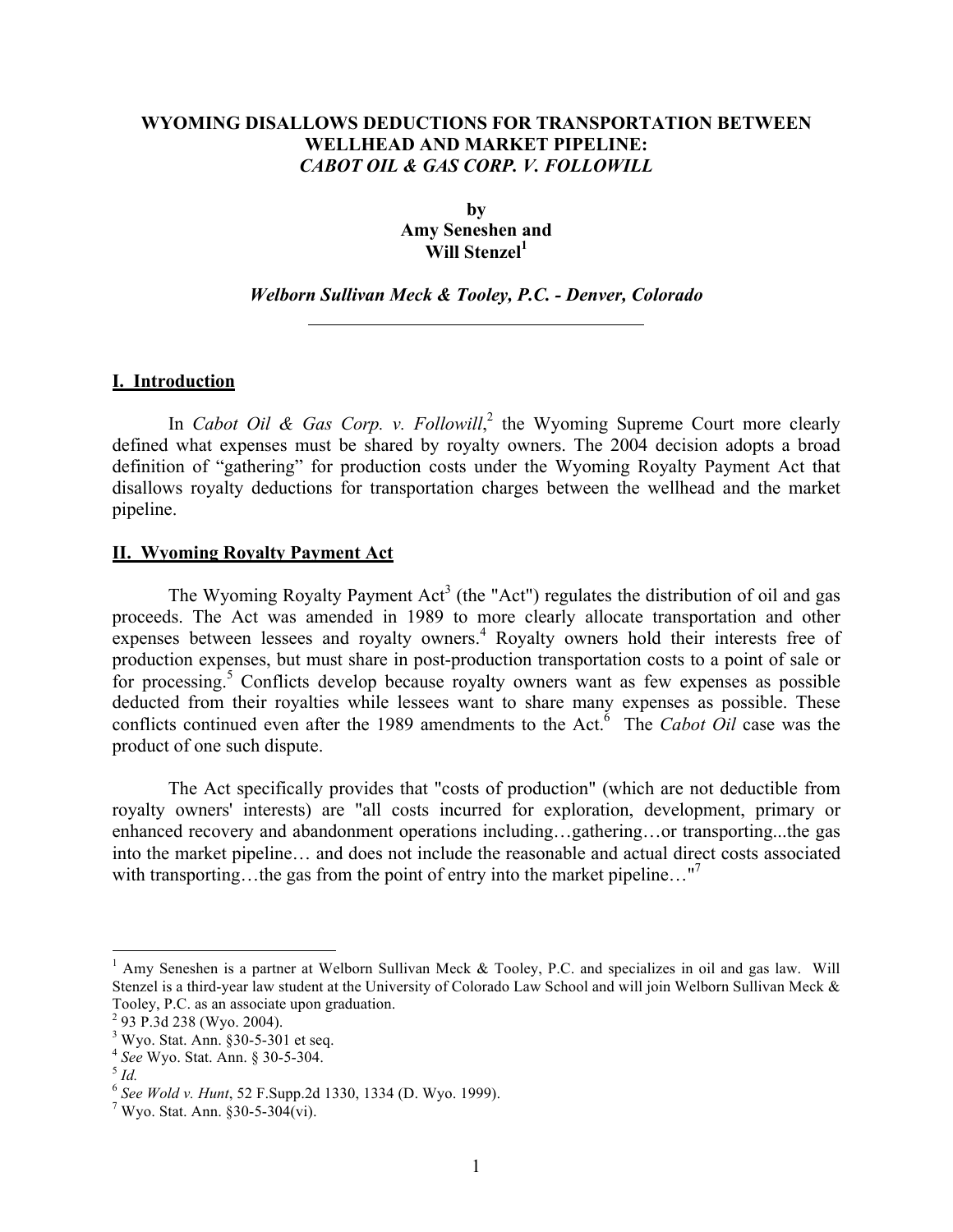### **III. The Facts in** *Cabot Oil*

The plaintiffs in *Cabot Oil* held overriding royalty interests in 96 natural gas wells located on 13 oil and gas leases. Defendant Cabot Oil & Gas Corporation ("Cabot") was the successor in interest to the original lessors and assumed responsibility for paying the plaintiffs' royalties. Cabot arranged for unrelated third parties to transport gas from the wells to delivery points at interconnections with interstate transmission systems where the gas was sold. These companies invoiced Cabot for their services, and Cabot in turn deducted these costs from royalties paid to the plaintiffs. The overriding royalty interest owners sued Cabot, claiming that these charges were nondeductible production costs as defined by the Wyoming legislature. Cabot claimed in turn that royalty owners historically shared the cost of transporting gas from the place of production. Cabot also contended that all enumerated production costs under the Act occur on the lease or unit, and therefore all costs incurred off the lease are deductible from royalty payments.

The case was filed in the Federal District Court for the District of Wyoming, who certified two questions to the Wyoming Supreme Court: (1) what is meant by the term "gathering" in the Act; and (2) when do the penalties under the Act accrue?

### **IV. The Court's Analysis**

While the Act is clear about the types of costs that may be deducted from royalty payments, it is unclear as to when nondeductible gathering costs end and deductible transportation costs begin. In a 1999 case, the Federal District Court for the District of Wyoming frowned upon attempts to construe gathering charges as transportation charges, but refused to draw a specific line between the two.<sup>8</sup> In *Cabot Oil*, the Wyoming Supreme Court more precisely defined "gathering" as all costs "to collect gas and move it to a point where it can be processed or transported to the user."<sup>9</sup> Under this definition, the transportation costs incurred by Cabot were deemed "gathering" and were therefore not deductible.

The Court's analysis was surprisingly brief. The Court stated that it relied on the "on the precise statutory language demarcating production from postproduction by entry to the market pipeline and the definition of market pipeline must be gleaned from the statutory language."<sup>10</sup> The Court held there was no authority for Cabot's contention that the Act limits gathering to those transportation costs occurring on the lease, finding that "subjecting royalties to deductions based on Cabot's determination that postproduction costs have begun at an offsite point would inject the arbitrariness that the legislature intended to defeat by enactment of the Act." $\rm^{11}$ 

#### **V. The Significance of the Court's Decision**

The *Cabot Oil* decision shifts Wyoming toward the "marketable product" approach to ascertaining deductible production costs, which essentially requires the lessee to absorb the costs

<sup>&</sup>lt;sup>8</sup> *See Wold*, 52 F.Supp.2d at 1334.<br><sup>9</sup> *Cabot Oil & Gas Corp. v. Followill*, 93 P.3d 238, 239 (Wyo. 2004).<br><sup>10</sup> *Id.* at 242.<br><sup>11</sup> *Id.* at 242.